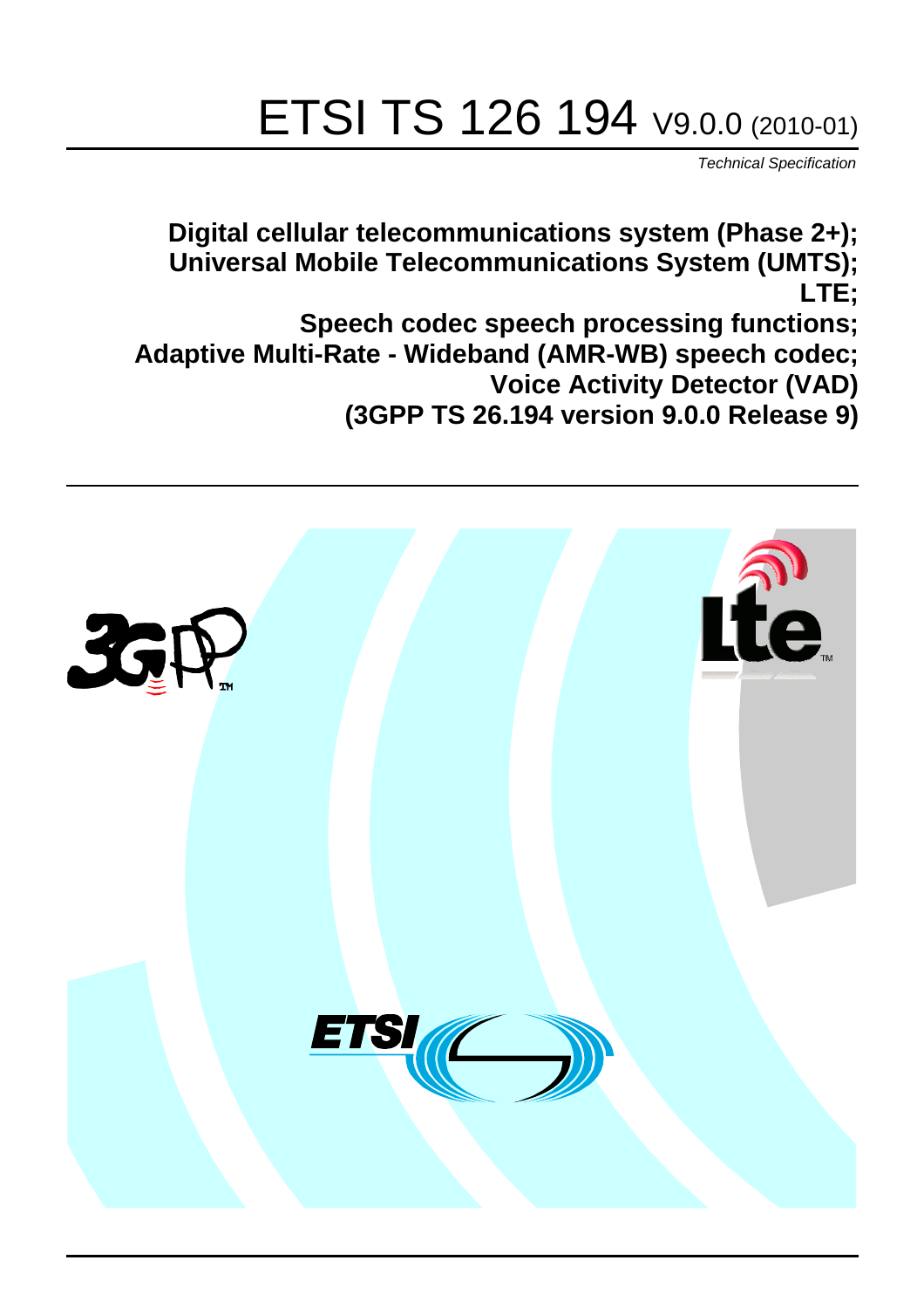Reference RTS/TSGS-0426194v900

Keywords

GSM, LTE, UMTS

#### *ETSI*

#### 650 Route des Lucioles F-06921 Sophia Antipolis Cedex - FRANCE

Tel.: +33 4 92 94 42 00 Fax: +33 4 93 65 47 16

Siret N° 348 623 562 00017 - NAF 742 C Association à but non lucratif enregistrée à la Sous-Préfecture de Grasse (06) N° 7803/88

#### *Important notice*

Individual copies of the present document can be downloaded from: [http://www.etsi.org](http://www.etsi.org/)

The present document may be made available in more than one electronic version or in print. In any case of existing or perceived difference in contents between such versions, the reference version is the Portable Document Format (PDF). In case of dispute, the reference shall be the printing on ETSI printers of the PDF version kept on a specific network drive within ETSI Secretariat.

Users of the present document should be aware that the document may be subject to revision or change of status. Information on the current status of this and other ETSI documents is available at <http://portal.etsi.org/tb/status/status.asp>

If you find errors in the present document, please send your comment to one of the following services: [http://portal.etsi.org/chaircor/ETSI\\_support.asp](http://portal.etsi.org/chaircor/ETSI_support.asp)

#### *Copyright Notification*

No part may be reproduced except as authorized by written permission. The copyright and the foregoing restriction extend to reproduction in all media.

> © European Telecommunications Standards Institute 2010. All rights reserved.

**DECT**TM, **PLUGTESTS**TM, **UMTS**TM, **TIPHON**TM, the TIPHON logo and the ETSI logo are Trade Marks of ETSI registered for the benefit of its Members.

**3GPP**TM is a Trade Mark of ETSI registered for the benefit of its Members and of the 3GPP Organizational Partners. **LTE**™ is a Trade Mark of ETSI currently being registered

for the benefit of its Members and of the 3GPP Organizational Partners.

**GSM**® and the GSM logo are Trade Marks registered and owned by the GSM Association.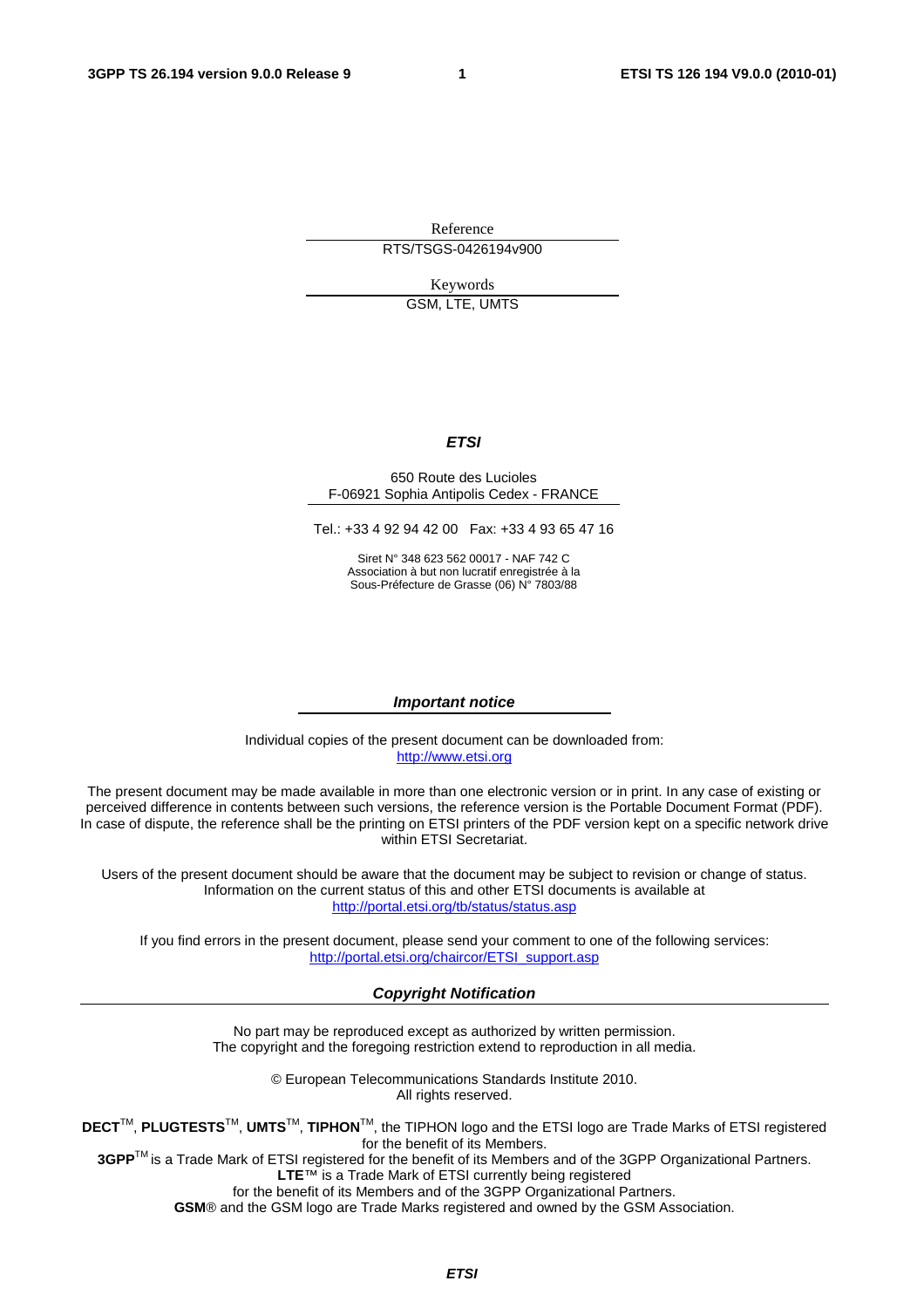### Intellectual Property Rights

IPRs essential or potentially essential to the present document may have been declared to ETSI. The information pertaining to these essential IPRs, if any, is publicly available for **ETSI members and non-members**, and can be found in ETSI SR 000 314: *"Intellectual Property Rights (IPRs); Essential, or potentially Essential, IPRs notified to ETSI in respect of ETSI standards"*, which is available from the ETSI Secretariat. Latest updates are available on the ETSI Web server [\(http://webapp.etsi.org/IPR/home.asp](http://webapp.etsi.org/IPR/home.asp)).

Pursuant to the ETSI IPR Policy, no investigation, including IPR searches, has been carried out by ETSI. No guarantee can be given as to the existence of other IPRs not referenced in ETSI SR 000 314 (or the updates on the ETSI Web server) which are, or may be, or may become, essential to the present document.

### Foreword

This Technical Specification (TS) has been produced by ETSI 3rd Generation Partnership Project (3GPP).

The present document may refer to technical specifications or reports using their 3GPP identities, UMTS identities or GSM identities. These should be interpreted as being references to the corresponding ETSI deliverables.

The cross reference between GSM, UMTS, 3GPP and ETSI identities can be found under [http://webapp.etsi.org/key/queryform.asp.](http://webapp.etsi.org/key/queryform.asp)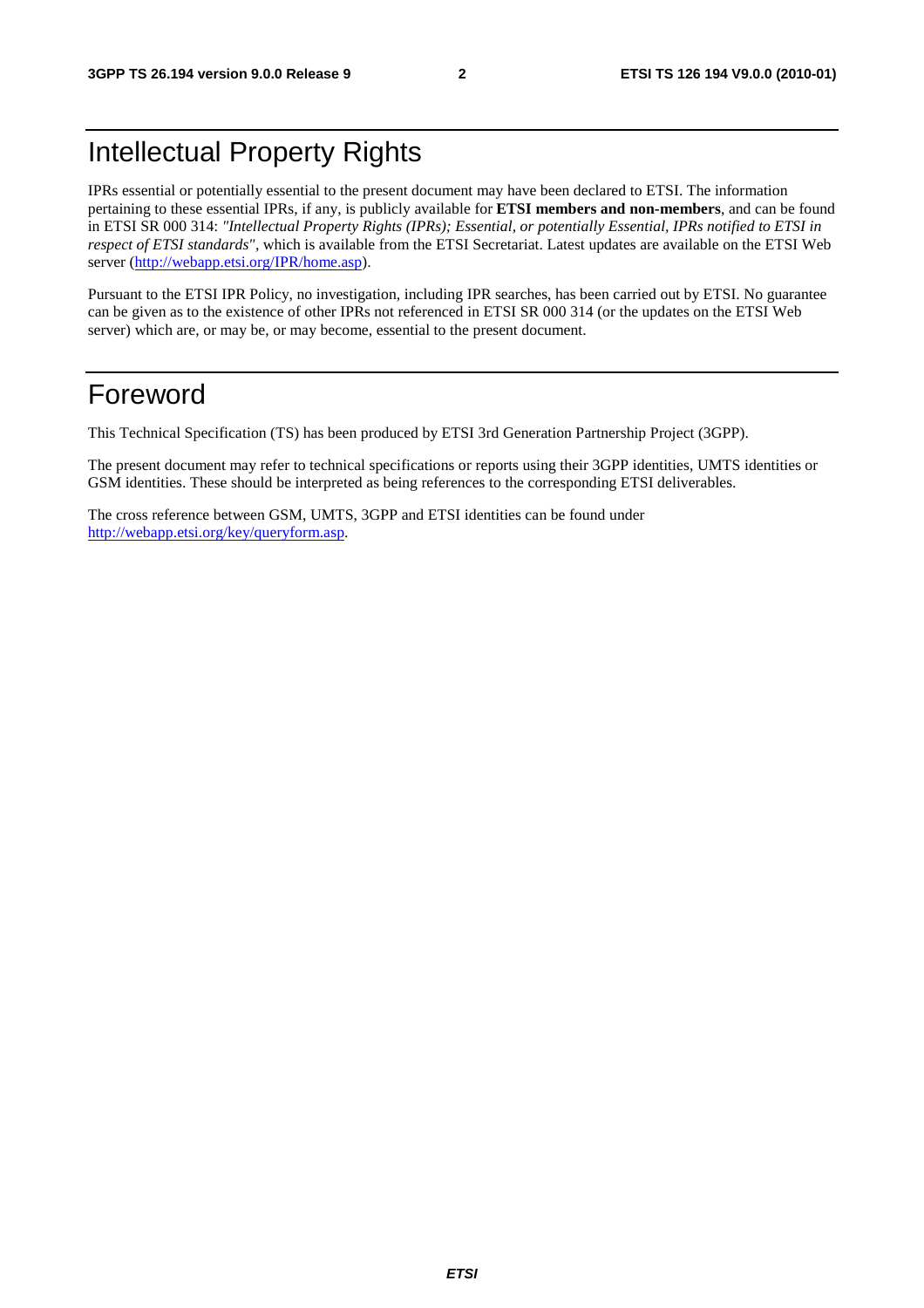$\mathbf{3}$ 

### Contents

| 1                       |  |  |  |  |
|-------------------------|--|--|--|--|
| 2                       |  |  |  |  |
| 3                       |  |  |  |  |
| 3.1                     |  |  |  |  |
| 3.1.1                   |  |  |  |  |
| 3.1.2                   |  |  |  |  |
| 3.1.2.1                 |  |  |  |  |
| 3.1.2.2                 |  |  |  |  |
| 3.1.2.3                 |  |  |  |  |
| 3.1.3                   |  |  |  |  |
| 3.2                     |  |  |  |  |
| 3.3                     |  |  |  |  |
| 3.3.1                   |  |  |  |  |
| 3.3.2                   |  |  |  |  |
| 3.3.3                   |  |  |  |  |
| 3.3.3.1                 |  |  |  |  |
| 3.3.3.2                 |  |  |  |  |
| 3.3.3.3                 |  |  |  |  |
| 4                       |  |  |  |  |
| Annex A (informative) : |  |  |  |  |
|                         |  |  |  |  |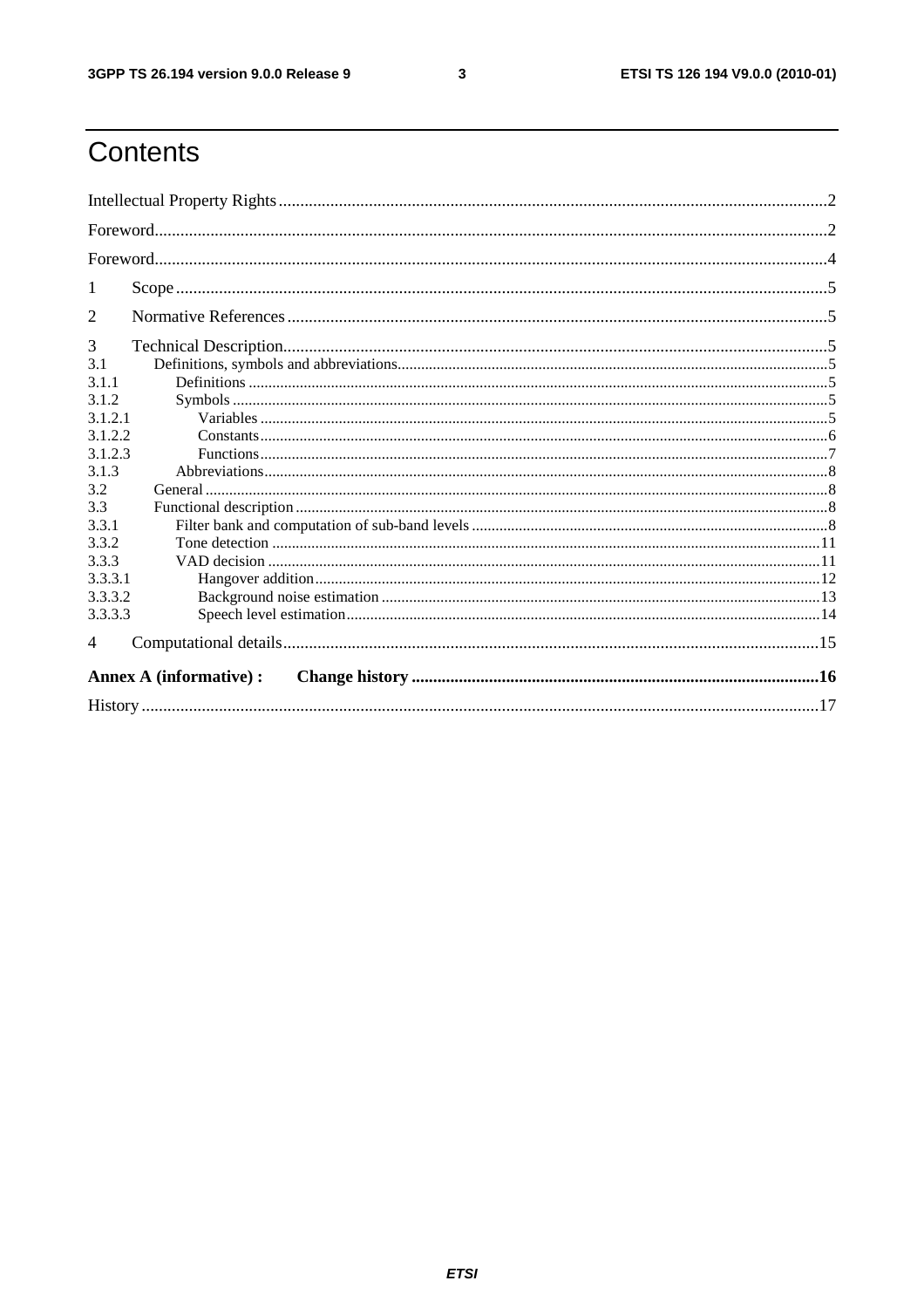### Foreword

This Technical Specification has been produced by the 3GPP.

This document specifies the Voice Activity Detector (VAD) to be used in the Discontinuous Transmission (DTX) as described in [3].

The contents of the present document are subject to continuing work within the TSG and may change following formal TSG approval. Should the TSG modify the contents of this TS, it will be re-released by the TSG with an identifying change of release date and an increase in version number as follows:

Version x.y.z

where:

- x the first digit:
	- 1 presented to TSG for information;
	- 2 presented to TSG for approval;
	- 3 Indicates TSG approved document under change control.
- y the second digit is incremented for all changes of substance, i.e. technical enhancements, corrections, updates, etc.
- z the third digit is incremented when editorial only changes have been incorporated in the specification;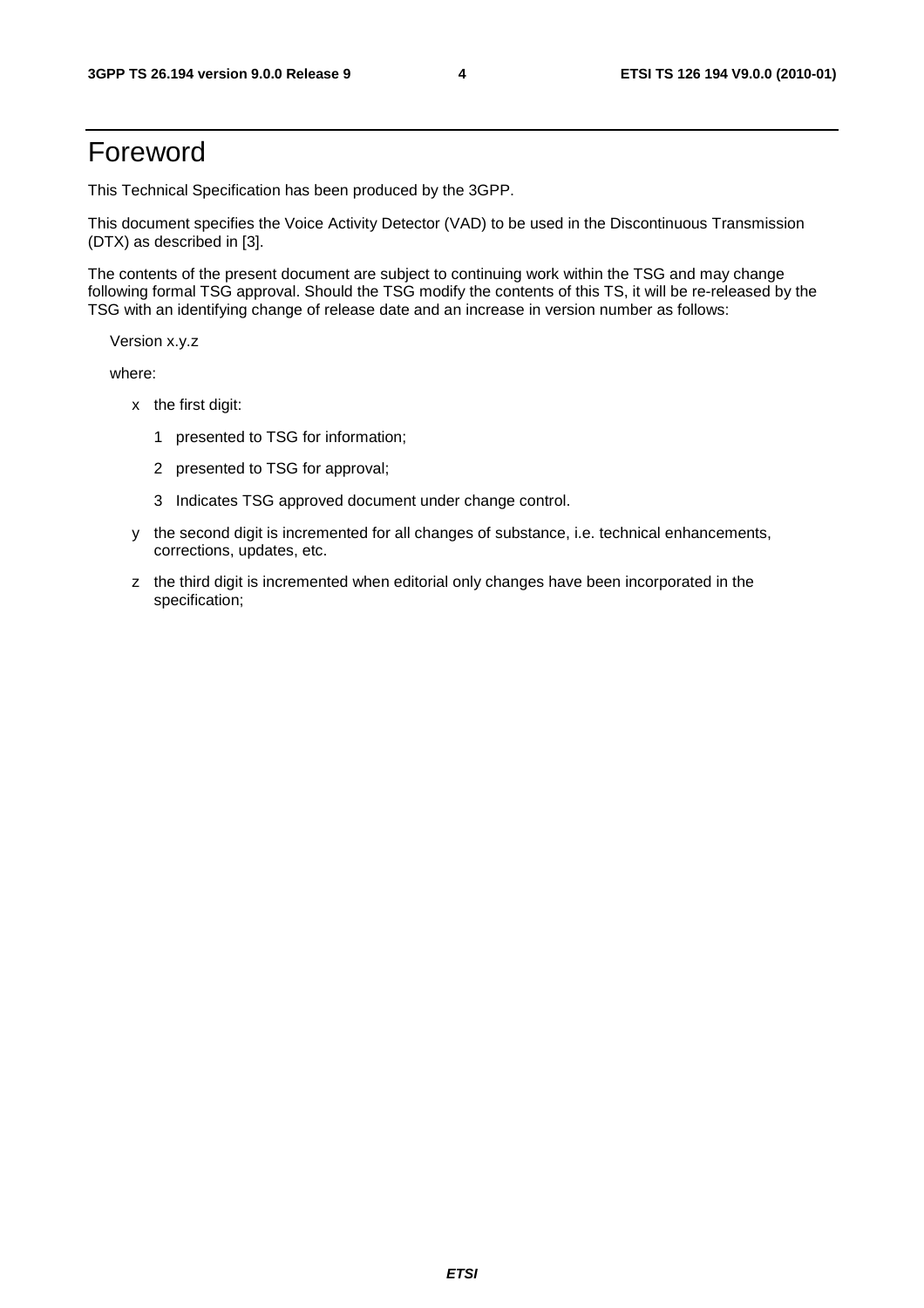### 1 Scope

This document specifies the Voice Activity Detector (VAD) to be used in the Discontinuous Transmission (DTX) as described in [3].

The requirements are mandatory on any VAD to be used either in User Equipment (UE) or Base Station Systems (BSS)s that utilize the AMR wideband speech codec.

### 2 Normative References

This TS incorporates by dated and undated reference, provisions from other publications. These normative references are cited in the appropriate places in the text and the publications are listed hereafter. For dated references, subsequent amendments to or revisions of any of these publications apply to this TS only when incorporated in it by amendment or revision. For undated references, the latest edition of the publication referred to applies.

- [1] 3GPP TS 26.173: "ANSI-C code for the Adaptive Multi-Rate Wideband speech codec" .
- [2] 3GPP TS 26.190: "AMR Wideband Speech Codec; Speech Transcoding Functions" .
- [3] 3GPP TS 26.193: "AMR Wideband Speech codec; Source Controlled Rate Operation".
- [4] ITU, The International Telecommunications Union, Blue Book, Vol. III, Telephone Transmission Quality, IXth Plenary Assembly, Melbourne, 14-25 November, 1988, Recommendation G.711, Pulse code modulation (PCM) of voice frequencies.
- 3 Technical Description

### 3.1 Definitions, symbols and abbreviations

### 3.1.1 Definitions

For the purposes of this TS, the following definitions apply:

**frame:** Time interval of 20 ms corresponding to the time segmentation of the speech transcoder.

### 3.1.2 Symbols

For the purposes of this TS, the following symbols apply.

| 3.1.2.1     | Variables                                                                                                |
|-------------|----------------------------------------------------------------------------------------------------------|
| bckr_est[n] | background noise estimate at the frequency band "n"                                                      |
| burst count | counts length of a speech burst, used by VAD hangover addition                                           |
| hang count  | hangover counter, used by VAD hangover addition                                                          |
| level[n]    | signal level at the frequency band "n"                                                                   |
| new_speech  | pointer of the speech encoder, points a buffer containing last received samples of a<br>speech frame [2] |
| noise level | estimated noise level                                                                                    |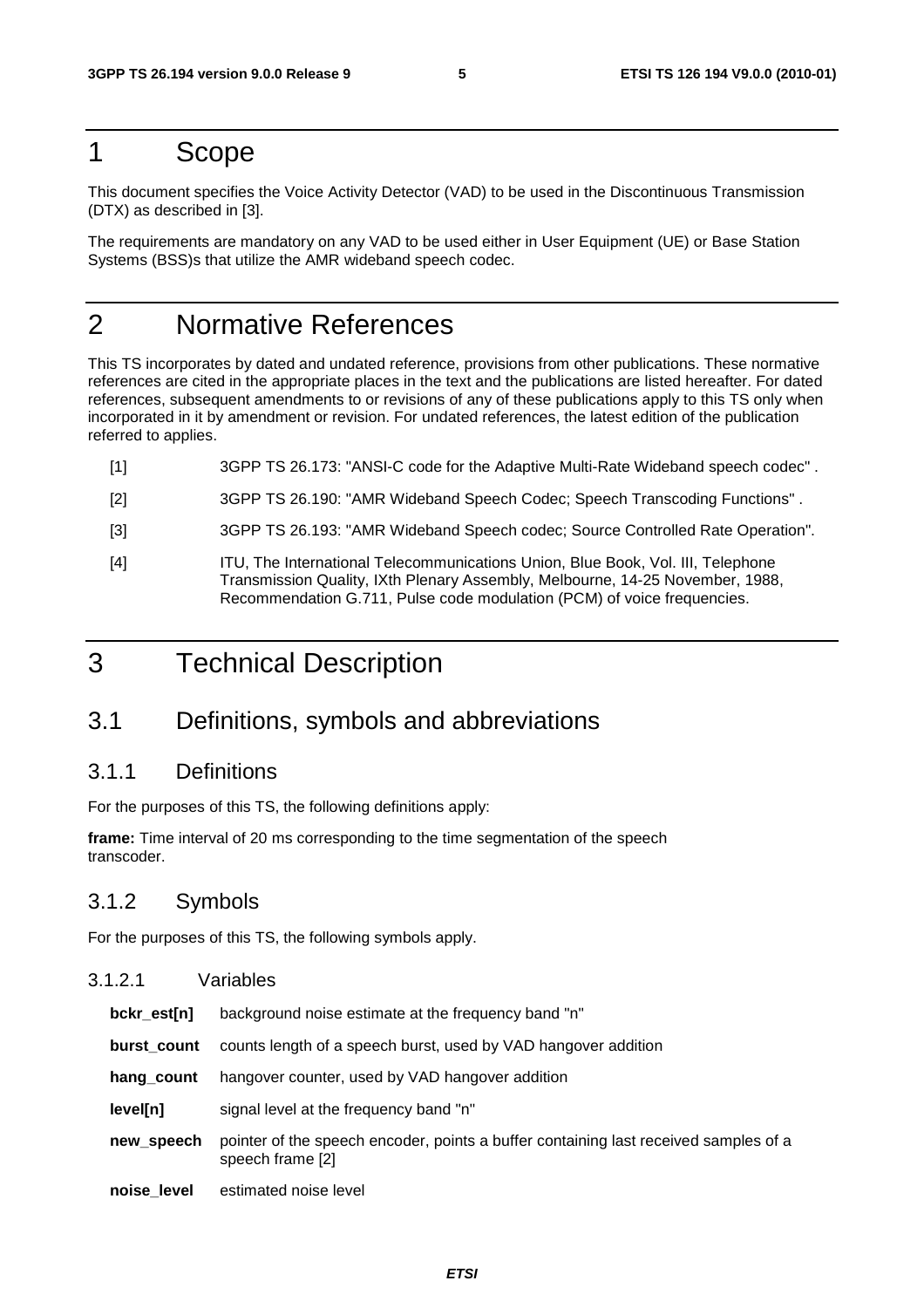| pow sum    | input power                                      |
|------------|--------------------------------------------------|
| s(i)       | samples of the input frame                       |
| snr sum    | measure between input frame and noise estimate   |
|            | speech_level estimated speech level              |
| stat_count | stationary counter                               |
| stat_rat   | measure indicating stationary of the input frame |
| tone_flag  | flag indicating the presence of a tone           |
| vad thr    | VAD threshold                                    |
| VAD_flag   | Boolean VAD flag                                 |
| vadreg     | intermediate VAD decision                        |

### 3.1.2.2 Constants

| ALPHA_UP1          | constant for updating noise estimate (see subclause 3.3.5.2)           |
|--------------------|------------------------------------------------------------------------|
| ALPHA_DOWN1        | constant for updating noise estimate (see subclause 3.3.5.2)           |
| ALPHA_UP2          | constant for updating noise estimate (see subclause 3.3.5.2)           |
| ALPHA_DOWN2        | constant for updating noise estimate (see subclause 3.3.5.2)           |
| ALPHA3             | constant for updating noise estimate (see subclause 3.3.5.2)           |
| ALPHA4             | constant for updating average signal level (see subclause 3.3.5.2)     |
| <b>ALPHA5</b>      | constant for updating average signal level (see subclause 3.3.5.2)     |
| <b>BURST_HIGH</b>  | constant for controlling VAD hangover addition (see subclause 3.3.5.1) |
| <b>BURST_P1</b>    | constant for controlling VAD hangover addition (see subclause 3.3.5.1) |
| <b>BURST_SLOPE</b> | constant for controlling VAD hangover addition (see subclause 3.3.5.1) |
| COEFF3             | coefficient for the filter bank (see subclause 3.3.1)                  |
| COEFF5_1           | coefficient for the filter bank (see subclause 3.3.1)                  |
| COEFF5_2           | coefficient for the filter bank (see subclause 3.3.1)                  |
| <b>HANG_HIGH</b>   | constant for controlling VAD hangover addition (see subclause 3.3.5.1) |
| <b>HANG_LOW</b>    | constant for controlling VAD hangover addition (see subclause 3.3.5.1) |
| HANG_P1            | constant for controlling VAD hangover addition (see subclause 3.3.5.1) |
| <b>HANG SLOPE</b>  | constant for controlling VAD hangover addition (see subclause 3.3.5.1) |
| <b>FRAME_LEN</b>   | size of a speech frame, 256 samples (20 ms)                            |
| MIN_SPEECH_LEVEL1  | constant for speech estimation (see subclause 3.3.5.3)                 |
| MIN_SPEECH_LEVEL2  | constant for speech estimation (see subclause 3.3.5.3)                 |
| MIN_SPEECH_SNR     | constant for VAD threshold adaptation (see subclause 3.3.5)            |
| NO P1              | constant for VAD threshold adaptation (see subclause 3.3.5)            |
| <b>NO SLOPE</b>    | constant for VAD threshold adaptation (see subclause 3.3.5)            |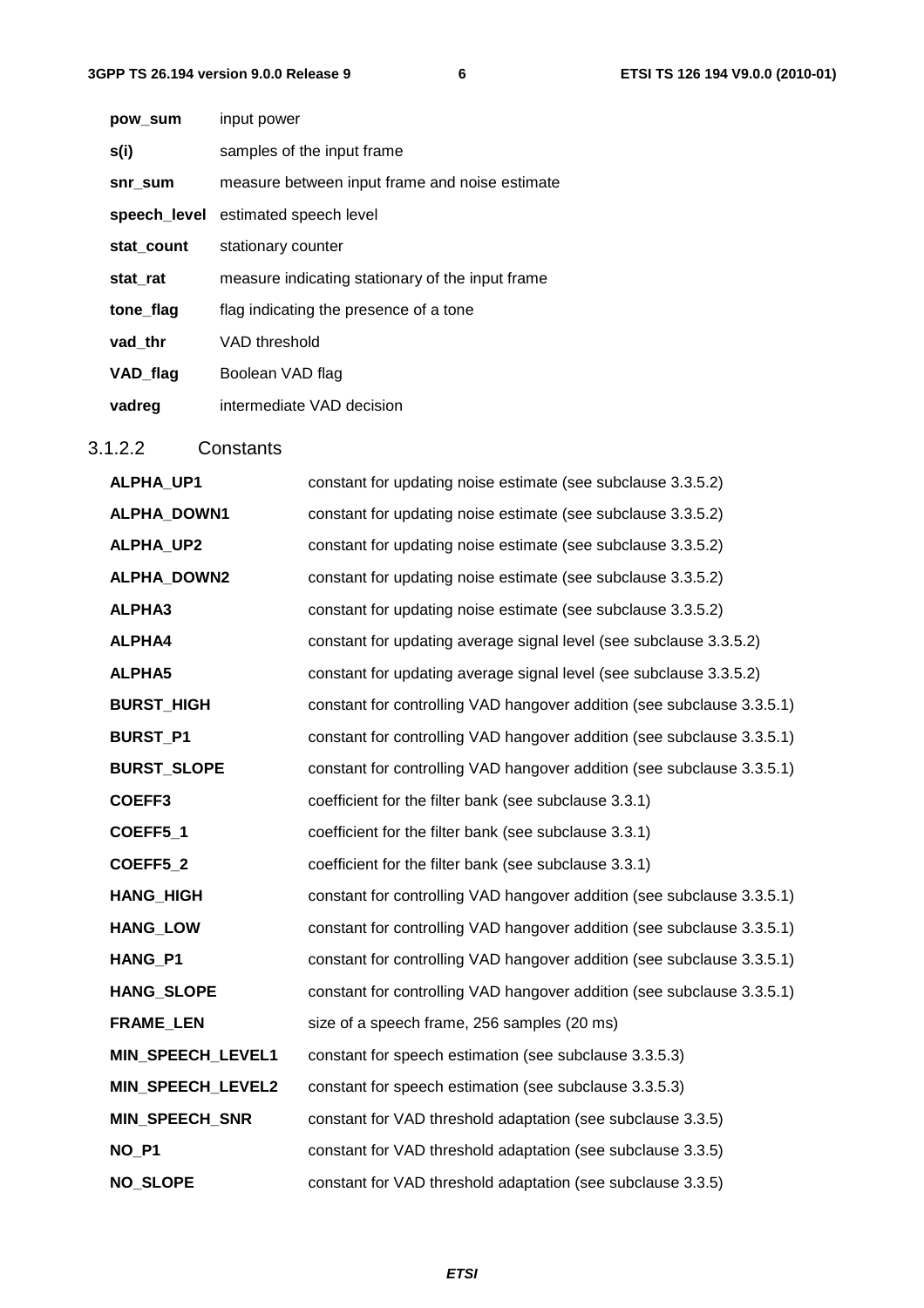| <b>NOISE_MAX</b>  | maximum value for noise estimate (see subclause 3.3.5.2)               |
|-------------------|------------------------------------------------------------------------|
| <b>NOISE_MIN</b>  | minimum value for noise estimate (see subclause 3.3.5.2)               |
| POW_TONE_THR      | threshold for tone detection (see subclause 3.3.5)                     |
| SP_ACTIVITY_COUNT | constant for speech estimation (see subclause 3.3.5.3)                 |
| SP_ALPHA_DOWN     | constant for speech estimation (see subclause 3.3.5.3)                 |
| SP_ALPHA_UP       | constant for speech estimation (see subclause 3.3.5.3)                 |
| SP_CH_MAX         | constant for VAD threshold adaptation (see subclause 3.3.5)            |
| SP_CH_MIN         | constant for VAD threshold adaptation (see subclause 3.3.5)            |
| SP_EST_COUNT      | constant for speech estimation (see subclause 3.3.5.3)                 |
| SP_P1             | constant for VAD threshold adaptation (see subclause 3.3.5)            |
| <b>SP_SLOPE</b>   | constant for VAD threshold adaptation (see subclause 3.3.5)            |
| STAT_COUNT        | threshold for stationary detection (see subclause 3.3.5.2)             |
| STAT_THR          | threshold for stationary detection (see subclause 3.3.5.2)             |
| STAT_THR_LEVEL    | threshold for stationary detection (see subclause 3.3.5.2)             |
| THR_HIGH          | constant for VAD threshold adaptation (see subclause 3.3.5)            |
| TONE_THR          | threshold for tone detection (see subclause 3.3.3)                     |
| VAD_POW_LOW       | constant for controlling VAD hangover addition (see subclause 3.3.5.1) |

3.1.2.3 Functions

**+** Addition

|          | Subtraction    |
|----------|----------------|
| ÷        | Multiplication |
| $\prime$ | Division       |

**| x |** absolute value of x

 $y, y < x$ 

**AND** Boolean AND

**OR** Boolean OR

$$
\sum_{n=a}^{b} x(n)
$$

$$
= x(a) + x(a+1) + \ldots + x(b-1) + x(b)
$$

$$
MIN(x,y) = \begin{cases} x, x \le y \\ y, y < x \end{cases}
$$

$$
\mathsf{MAX}(x,y) = \begin{cases} x, x \geq y \\ y, y > x \end{cases}
$$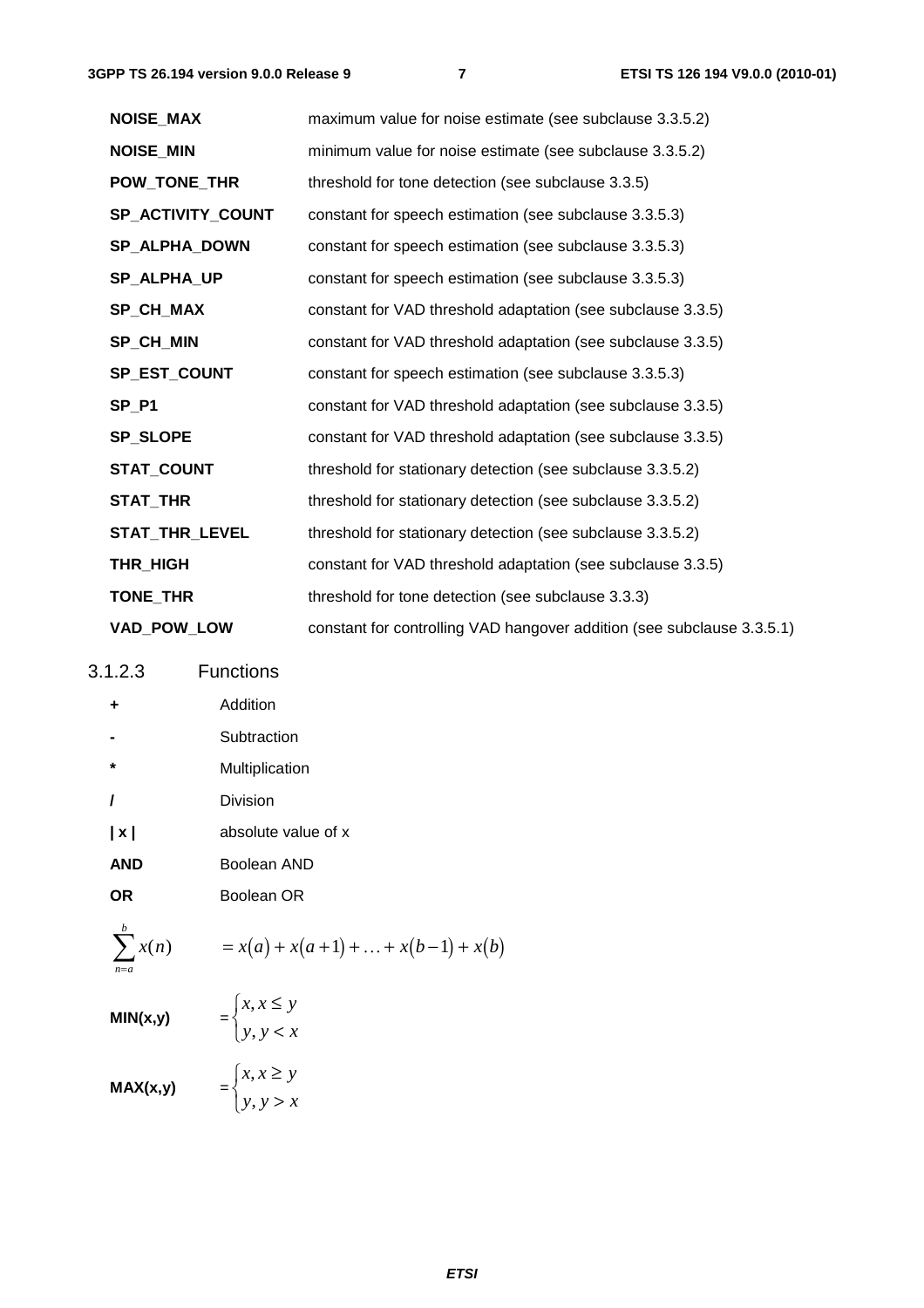### 3.1.3 Abbreviations

| <b>ANSI</b> | American National Standards Institute |
|-------------|---------------------------------------|
| <b>DTX</b>  | Discontinuous Transmission            |
| <b>VAD</b>  | Voice Activity Detector               |
| <b>CNG</b>  | <b>Comfort Noise Generation</b>       |

### 3.2 General

The function of the VAD algorithm is to indicate whether each 20 ms frame contains signals that should be transmitted, e.g. speech, music or information tones. The output of the VAD algorithm is a Boolean flag (VAD flag) indicating presence of such signals.

### 3.3 Functional description

The block diagram of the VAD algorithm is depicted in Figure 1. The VAD algorithm uses parameters of the speech encoder to compute the Boolean VAD flag (VAD flag). This input frame for VAD is sampled at the 6.4 kHz frequency and thus it contains 256 samples. Samples of the input frame (s(i)) are divided into subbands and level of the signal (level[n]) in each band is calculated. Input for the tone detection function are the normalized open-loop pitch gains which are calculated by open-loop pitch analysis of the speech encoder. The tone detection function computes a flag (tone\_flag) which indicates presence of a signalling tone, voiced speech, or other strongly periodic signal. Background noise level (bckr\_est[n]) is estimated in each band based on the VAD decision, signal stationarity and the tone-flag. Intermediate VAD decision is calculated by comparing input SNR (level[n]/bckr\_est[n]) to an adaptive threshold. The threshold is adapted based on noise and long term speech estimates. Finally, the VAD flag is calculated by adding hangover to the intermediate VAD decision.



**Figure 1. Simplified block diagram of the VAD algorithm** 

### 3.3.1 Filter bank and computation of sub-band levels

The input signal is divided into frequency bands using a 12-band filter bank (Figure 2). Cut-off frequencies for the filter bank are shown in Table 1.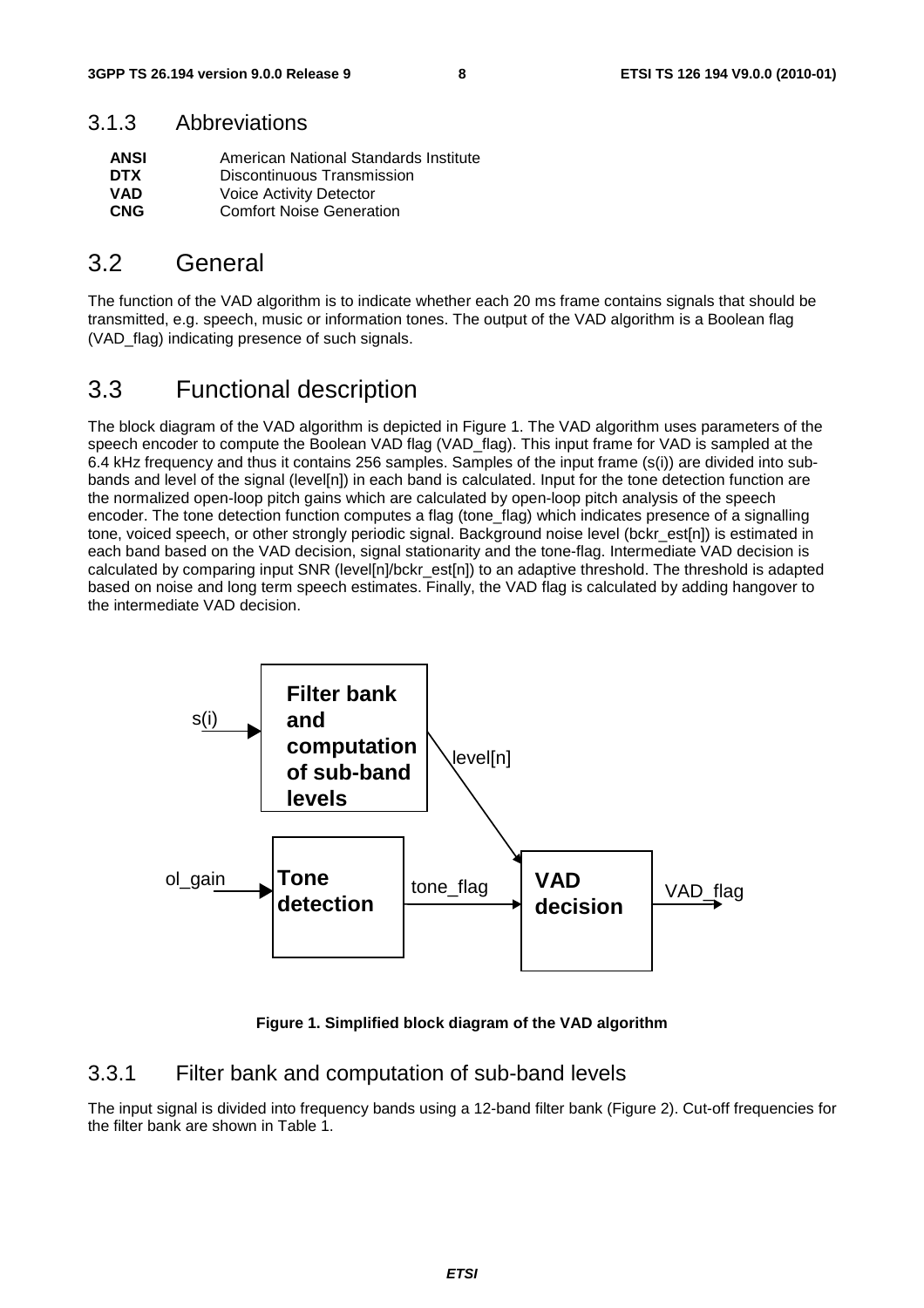| <b>Band number</b> | Frequencies      |
|--------------------|------------------|
| $\overline{1}$     | $0 - 200$ Hz     |
| $\overline{2}$     | $200 - 400$ Hz   |
| $\overline{3}$     | $400 - 600$ Hz   |
| $\overline{4}$     | $600 - 800$ Hz   |
| 5                  | $800 - 1200$ Hz  |
| $\overline{6}$     | $1200 - 1600$ Hz |
| $\overline{7}$     | $1600 - 2000$ Hz |
| $\overline{8}$     | $2000 - 2400$ Hz |
| $\overline{9}$     | 2400 - 3200 Hz   |
| 10                 | $3200 - 4000$ Hz |
| 11                 | $4000 - 4800$ Hz |
| 12                 | $4800 - 6400$ Hz |
|                    |                  |

#### **Table 1. Cut-off frequencies for the filter bank**

Input for the filter bank is a speech frame pointed by the new\_speech pointer of the speech encoder [1]. Input values for the filter bank are scaled down by one bit. This ensures safe scaling, i.e. saturation can not occur during calculation of the filter bank.



**Figure 2. Filter bank**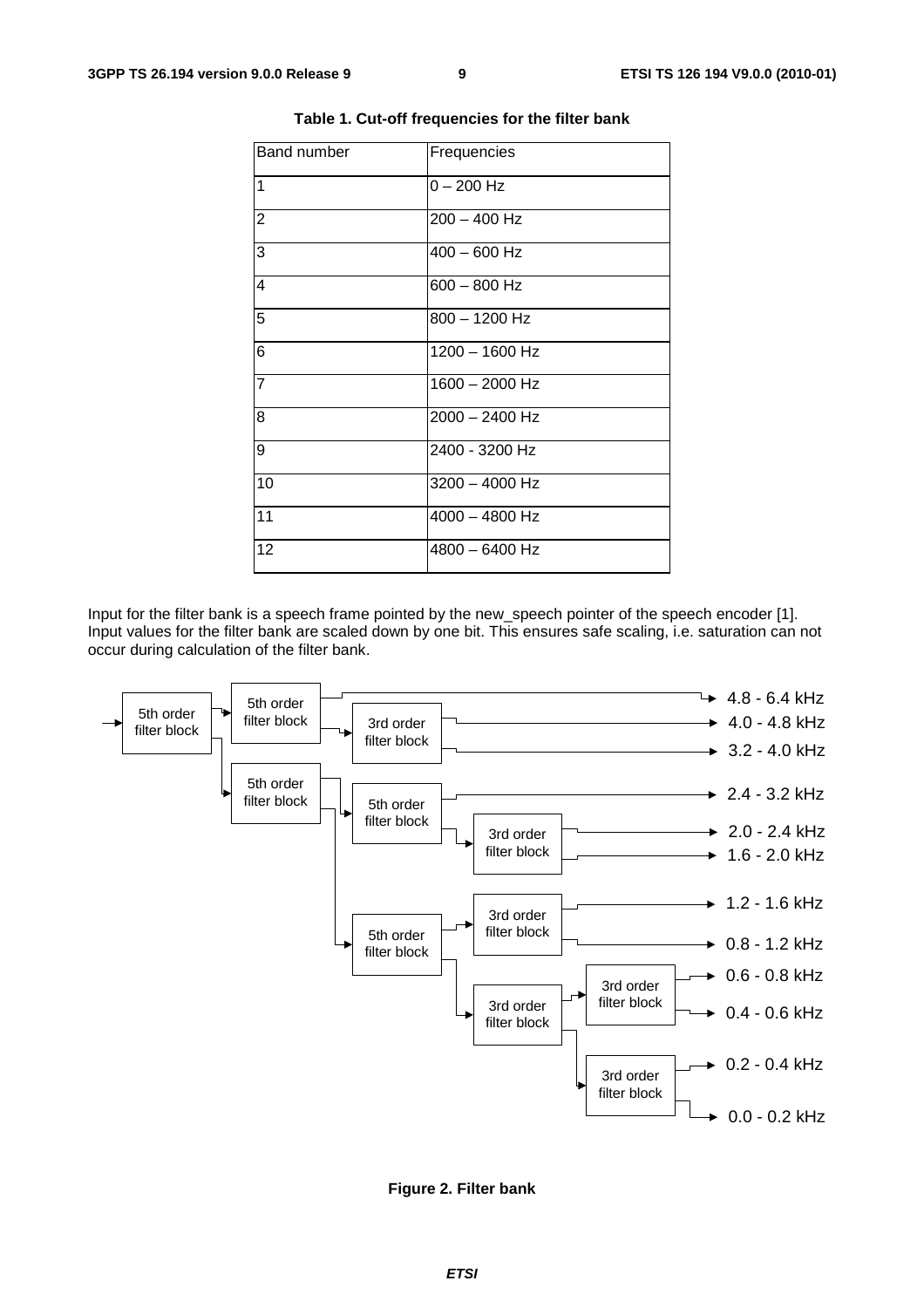The filter bank consists of  $5<sup>th</sup>$  and  $3<sup>rd</sup>$  order filter blocks. Each filter block divides the input into high-pass and low-pass parts and decimates the sampling frequency by 2. The 5<sup>th</sup> order filter block is calculated as follows:

$$
x_{lp}(i) = 0.5 * (A_1(x(2 * i)) + A_2(x(2 * i + 1)))
$$
\n(1a)

$$
x_{hp}(i) = 0.5 * (A_1(x(2 * i)) - A_2(x(2 * i + 1)))
$$
\n(1b)

where

x(i) input signal for a filter block

 $x_{i_n}(i)$  low-pass component

#### $x_{i_n}(i)$  high-pass component

The  $3^{rd}$  order filter block is calculated as follows:

$$
x_{lp}(i) = 0.5 * (x(2 * i + 1) + A_3(x(2 * i)))
$$
 (2a)

$$
x_{hp}(i) = 0.5 * (x(2 * i + 1) - A_3(x(2 * i)))
$$
 (2b)

The filters  $A_1$  (),  $A_2$  (), and  $A_3$  () are first order direct form all-pass filters, whose transfer function is given by:

$$
A(z) = \frac{C + z^{-1}}{1 + C * z^{-1}},
$$
\n(3)

where C is the filter coefficient.

Coefficients for the all-pass filters  $A_1()$ ,  $A_2()$ , and  $A_3()$  are COEFF5\_1, COEFF5\_2, and COEFF3, respectively.

Signal level is calculated at the output of the filter bank at each frequency band as follows:

$$
level(n) = \sum_{i=STATE_n}^{END_n} |x_n(i)|,
$$
\n(4)

where:

n index for the frequency band

 $x_n(i)$  sample i at the output of the filter bank at frequency band n

$$
START_n = \begin{cases}\n-6, 1 \le n \le 4 \\
-12, 5 \le n \le 8 \\
-24, 9 \le n \le 11 \\
-48, n = 12\n\end{cases}
$$
\n
$$
END_n = \begin{cases}\n7, 1 \le n \le 4 \\
15, 5 \le n \le 8 \\
31, 9 \le n \le 11 \\
63, n = 12\n\end{cases}
$$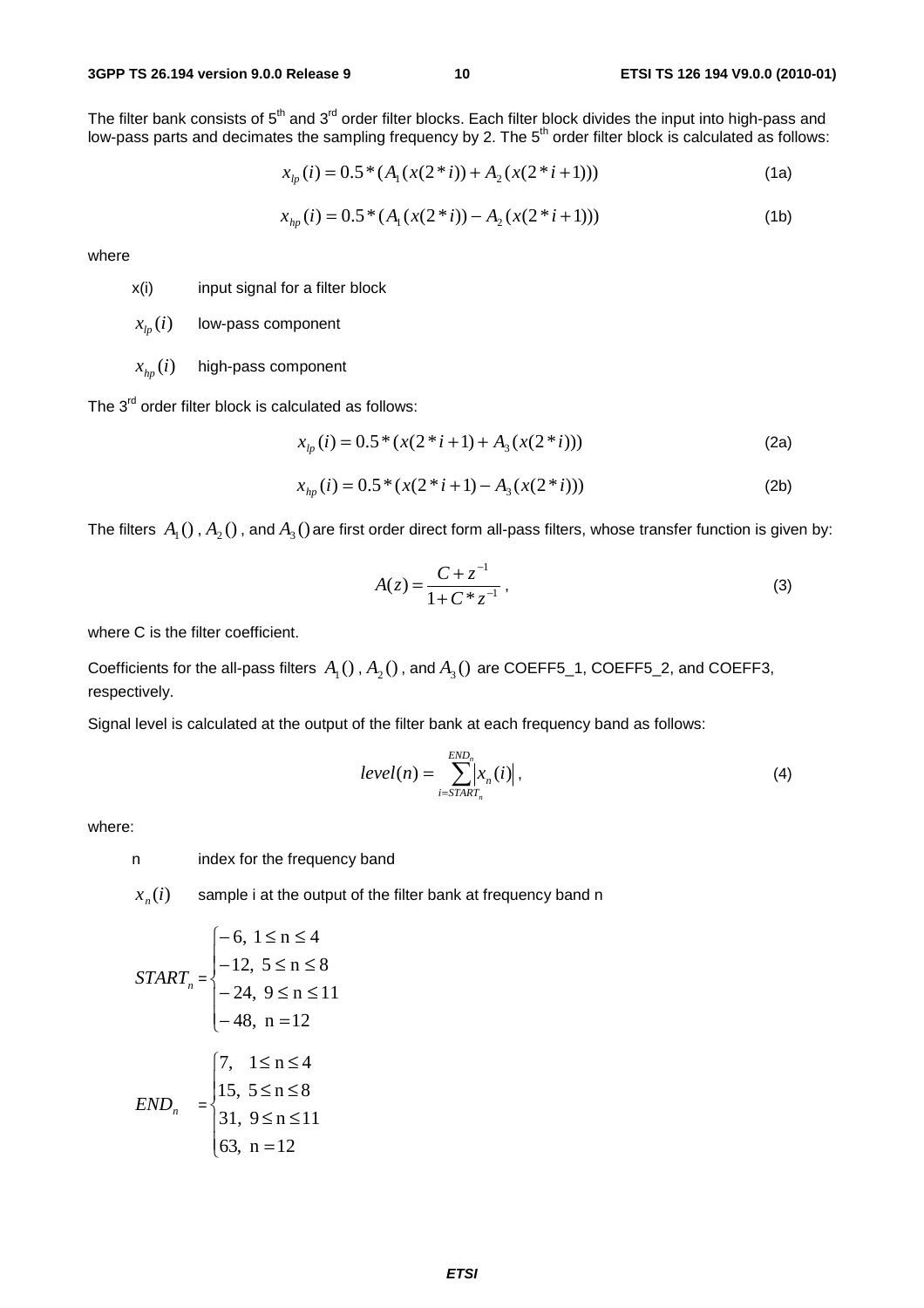Negative indices of  $x_n(i)$  refer to the previous frame.

### 3.3.2 Tone detection

The purpose of the tone detection function is to detect information tones, vowel sounds and other periodic signals. The tone detection uses normalized open-loop pitch gains (ol\_gain), which are received from the speech encoder. If the pitch gain is higher than the constant TONE\_THR, tone is detected and the tone flag is set:

if (ol\_gain > TONE\_THR)

tone  $flag = 1$ 

The open-loop pitch search and correspondingly the tone flag is computed twice in each frame, except for mode 6.60 kbit/s, where it is computed only once.

### 3.3.3 VAD decision

The block diagram of the VAD decision algorithm is shown in figure 3.



#### **Figure 3. Simplified block diagram of the VAD decision algorithm**

Power of the input frame is calculated as follows:

$$
frame\_pow = \sum_{i=0}^{FRAME\_LEN} s(i) * s(i), \qquad (5)
$$

where samples  $s(i)$  of the input frame are pointed by the new speech pointer of the speech encoder. Variable pow sum is sum of the powers of the current and previous frames. If pow sum is lower than the constant POW\_TONE\_THR, tone-flag is set to zero.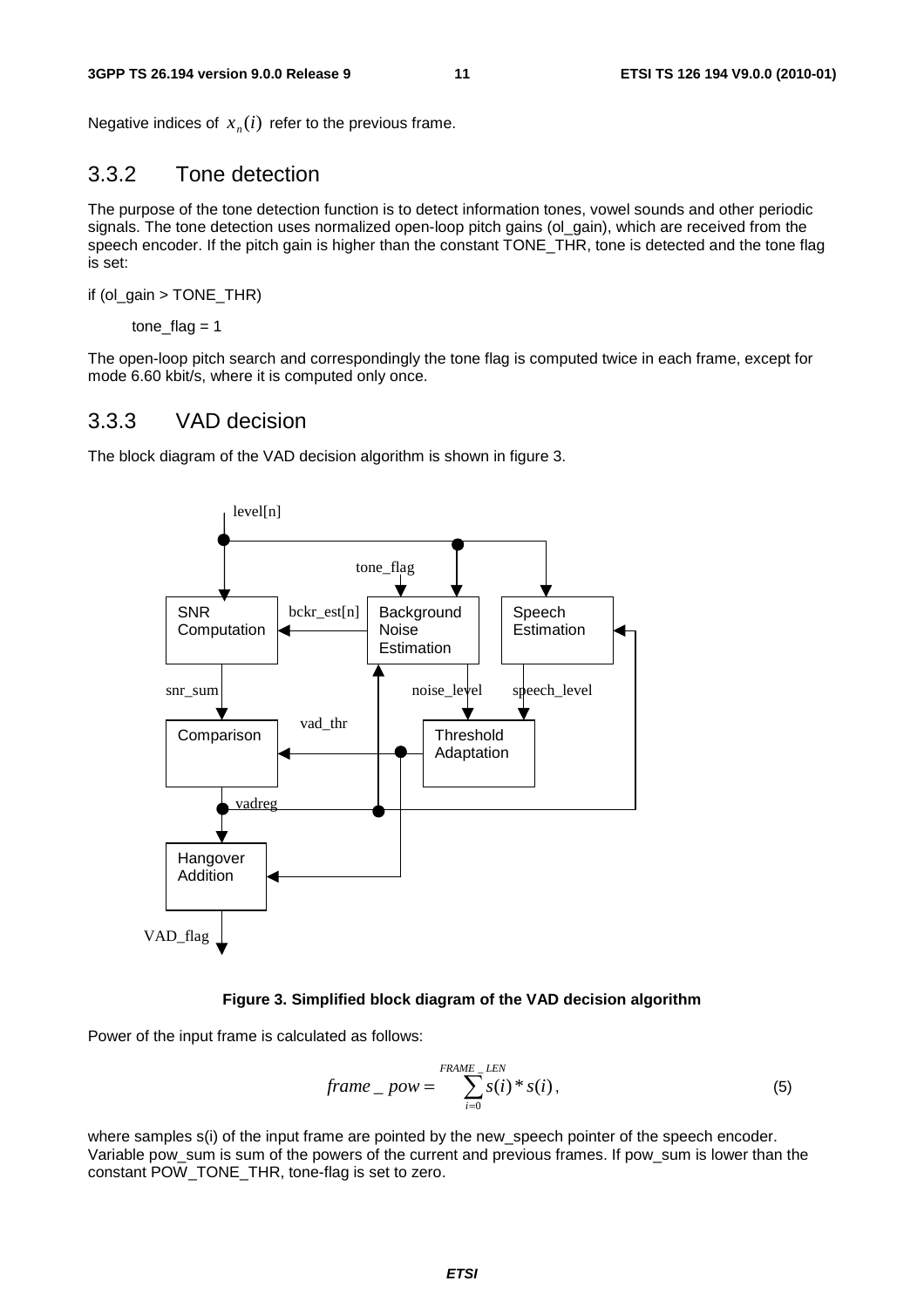The difference between the signal levels of the input frame and the background noise estimate is calculated as follows:

$$
snr\_sum = \sum_{n=1}^{12} MAX (1.0, \frac{level[n]}{bckr\_est[n]})^{2},
$$
 (6)

where:

level[n] signal level at band n

bckr\_est[n] level of background noise estimate at band n

VAD decision is made by comparing the variable snr\_sum to a threshold. The threshold (vad\_thr) is adapted to get desired sensitivity depending on estimated speech and background noise levels.

Average background noise level is calculated by adding noise estimates at each band except the lowest band:

$$
noise\_level = \sum_{n=2}^{12} bckr\_est[n]
$$
\n(7)

If SNR is lower that the threshold (MIN\_SPEECH\_SNR), speech level is increased as follows:

If (speech\_level/noise\_level < MIN\_SPEECH\_SNR)

Speech\_level = MIN\_SPEECH\_SNR \* noise\_level

Logarithmic value for noise estimate is calculated as follows:

$$
i \log 2\_noise\_level = \log_2(noise\_level)
$$
 (8)

Before logarithmic value from the speech estimate is calculated, MIN\_SPEECH\_SNR\*noise\_level is subtracted from the speech level to correct its value in low SNR situations.

$$
i \log 2\_speed\_level = \log_2 (speed\_level - MIN\_SPEECH\_SNR*noise\_level)
$$
 (9)

Threshold for VAD decision is calculated as follows:

*Vad\_thr = NO\_SLOPE \* (ilog2\_noise\_level - NO\_P1) + THR\_HIGH + MIN(SP\_CH\_MAX, MAX(SP\_CH\_MIN, SP\_CH\_MIN + SP\_SLOPE \* (ilog2\_speech\_level – SP\_P1))),* (10)

where NO\_SLOPE, SP\_SLOPE, NO\_P1, SP\_P1, THR\_HIGH, SP\_CH\_MAX and SP\_CH\_MIN are constants.

The variable vadreg indicates intermediate VAD decision and it is calculated as follows:

```
if (snr_sum > vad_thr) 
   vadreg = 1
else 
   vadreg = 0
```
#### 3.3.3.1 Hangover addition

Before the final VAD flag is given, a hangover is added. The hangover addition helps to detect low power endings of speech bursts, which are subjectively important but difficult to detect.

VAD flag is set to '1' if less that hang len frames with '0' decision have been elapsed since burst len consecutive '1' decisions have been detected. The variables hang\_len and burst\_len are computed using vad thr as follows: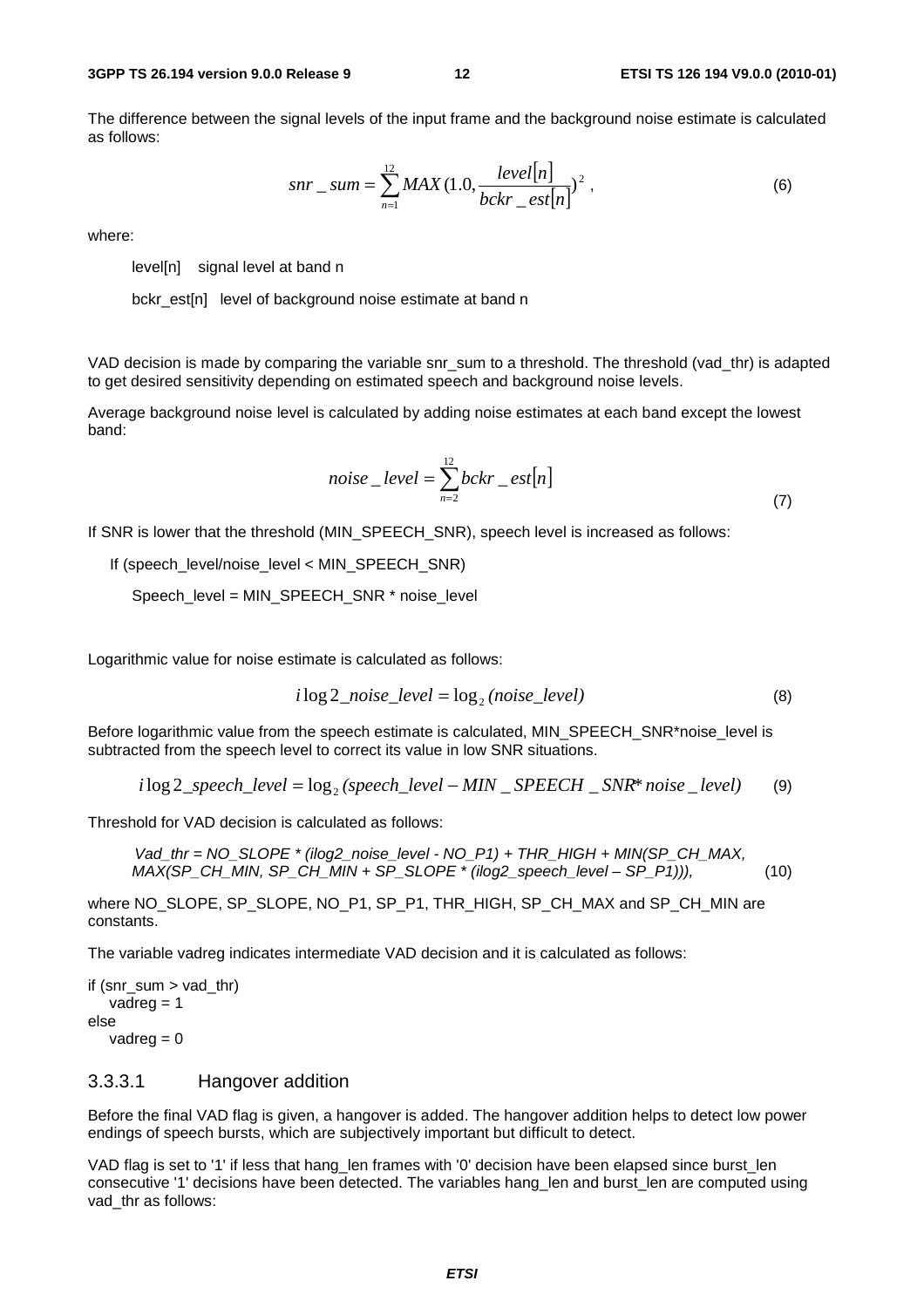hang\_len = MAX(HANG\_LOW, (HANG\_SLOPE \* (vad\_thr – HANG\_P1) + HANG\_HIGH)) (11)

$$
burst\_len = BURST\_SLOPE * (vad\_thr - BURST\_P1) + BURST\_HIGH)
$$
 (12)

The power of the input frame is compared to a threshold (VAD\_POW\_LOW). If the power is lower, the VAD flag is set to '0' and no hangover is added. The VAD flag is calculated as follows:

```
Vad flag = 0;
if (pow_sum < VAD_POW_LOW) 
   burst count = 0hang_count = 0else 
   if (vadreg = 1)
      burst_count = burst_count + 1
      if (burst_count >= burst_len) 
         hang_count = hang_len
      VAD_{1}flag = 1else 
      burst\_count = 0if (hang_count > 0)
         hang_count = hang_count - 1 
         VAD_flag=1
```
#### 3.3.3.2 Background noise estimation

Background noise estimate (bckr\_est[n]) is updated using amplitude levels of the previous frame. Thus, the update is delayed by one frame to avoid undetected start of speech bursts to corrupt the noise estimate. The update speed for the current frame is selected using intermediate VAD decisions (vadreg) and stationarity counter (stat\_count) as follows:

```
if (vadreg for the last 4 frames has been zero) 
  alpha_up = ALPHA_UP1 
   alpha_down = ALPHA_DOWN1 
else if (stat_count = 0)
  alpha_up = ALPHA_UP2 
  alpha_down = ALPHA_DOWN2 
else 
  alpha up = 0alpha_down = ALPHA3
```
The variable stat count indicates stationary and its purpose is explained later in this subclause. The variables alpha\_up and alpha\_down define the update speed for upwards and downwards, respectively. The update speed for each band "n" is selected as follows:

```
if (bckr _e est<sub>m</sub>[n] < level<sub>m−1</sub>[n])
    alpha[n] = alpha up
else 
    alpha[n] = alpha_down
```
Finally, noise estimate is updated as follows:

$$
bckr\_est_{m+1}[n] = (1.0 - alpha[n]) * bckr\_est_m[n] + alpha[n] * level_{m-1}[n],
$$
 (13)

where:

- n index of the frequency band
- m index of the frame

Level of the background estimate (bckr\_est[n]) is limited between constants NOISE\_MIN and NOISE\_MAX.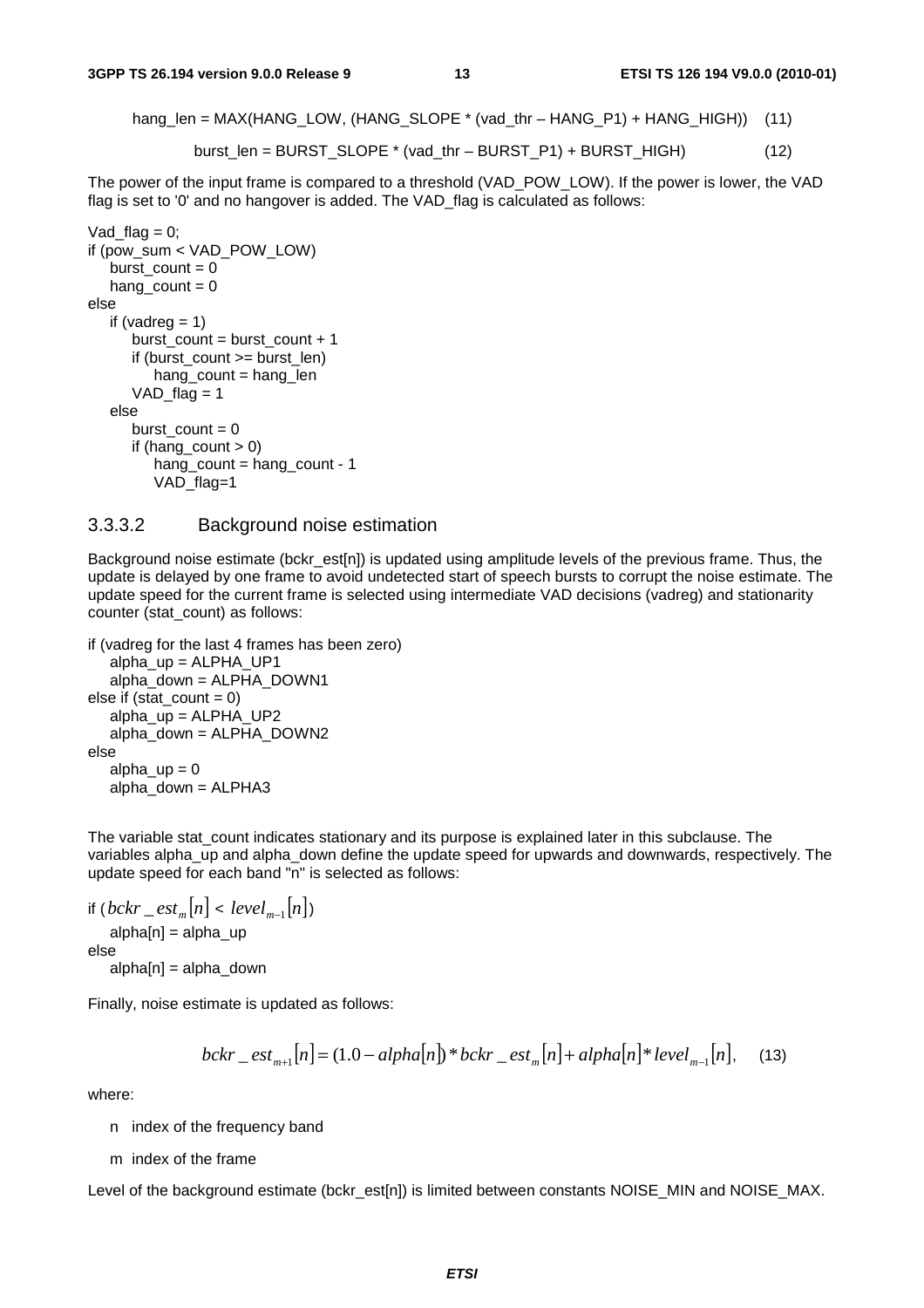If level of background noise increases suddenly, vadreg will be set to "1" and background noise is not normally updated upwards. To recover from this situation, update of the background noise estimate is enabled if the intermediate VAD decision (vadreg) is '1' for long enough time and spectrum is stationary. Stationary (stat\_rat) is estimated using following equation:

$$
stat\_rat = \sum_{n=1}^{12} \frac{MAX \, (\text{STAT\_THR\_LEVEL}, \text{MAX}(ave\_level_m[n], level_m[n]))}{MAX \, (\text{STAT\_THR\_LEVEL}, \text{MIN}(ave\_level_m[n], level_m[n]))}
$$
(14)

where:

STAT\_THR\_LEVEL a constant

n index of the frequency band

m index of the frame

ave level average level of the input signal

If the stationary estimate (stat rat) is higher than a threshold, the stationary counter (stat count) is set to the initial value defined by constant STAT\_COUNT. If the signal is not stationary but speech has been detected (VAD decision is '1'), stat count is decreased by one in each frame until it is zero.

if (5 last tone flags have been one) stat\_count = STAT\_COUNT else if (8 last internal VAD decisions have been zero) OR (stat\_rat > STAT\_THR) stat\_count = STAT\_COUNT else if (vadreg) AND (stat\_count  $\neq$  0)  $stat\_count = stat\_count - 1$ 

The average signal levels (ave level[n]) are calculated as follows:

$$
ave\_level_{m+1}[n] = (1.0 - alpha)*ave\_level_m[n] + alpha*level_m[n]
$$
\n(15)

The update speed (alpha) for the previous equation is selected as follows:

```
if (stat_count = STAT_COUNT) 
   alpha = 1.0else if (vadreg = 1)
   alpha=ALPHA5 
else 
  alpha = ALPHA4
```
#### 3.3.3.3 Speech level estimation

First, full-band input level is calculated by summing input levels in each band except the lowest band as follows:

$$
in\_level = \sum_{n=2}^{12} level[n]
$$
 (16)

A frame is assumed to contain speech if its level if high enough (MIN\_SPEECH\_LEVEL1), and the intermediate VAD flag (vadreg) is set or the input level is higher than the current speech level estimate. Maximum level (sp\_max) from SP\_EST\_COUNT frames is searched. If the SP\_ACTIVITY\_COUNT number of speech frames is located in within SP\_EST\_COUNT number of frames, speech level estimate is updated by the maximum signal level (sp\_max). The pseudocode for the speech level estimation is as follows:

If (SP\_ACTIVITY\_COUNT > SP\_EST\_COUNT – sp\_est\_cnt + sp\_max\_cnt)  $sp\_est\_cnt = 0$  $sp\_max\_cnt = 0$ sp $max = 0$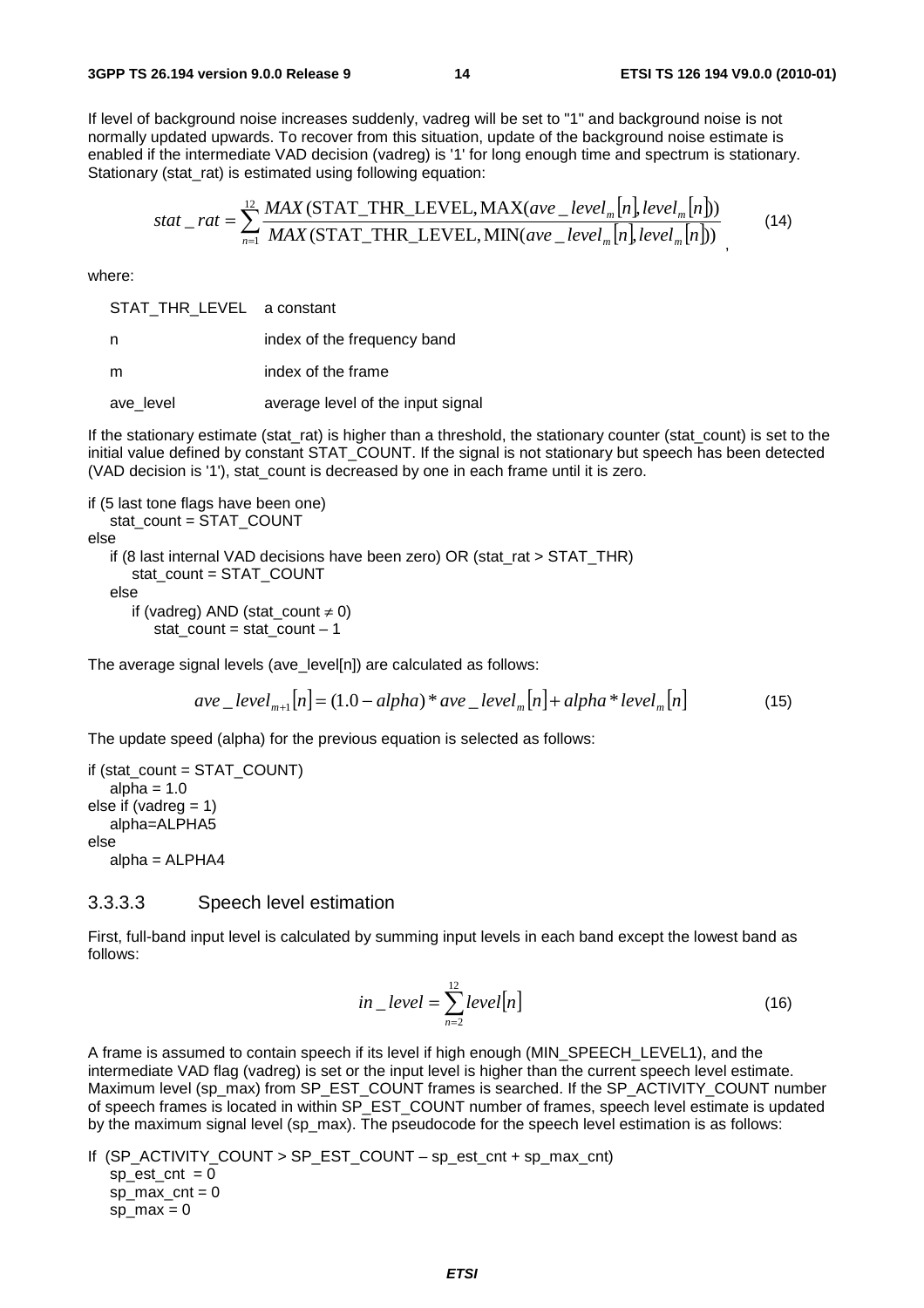$sp\_est\_cnt = sp\_est\_cnt + 1$ if (in\_level > MIN\_SPEECH\_LEVEL1) AND ((vadreg = 1) OR (in\_level > speech\_level))  $sp\_max\_cnt = sp\_max\_cnt + 1$  sp\_max = MAX(sp\_max, in\_level) if (sp\_max\_cnt > SP\_ACTIVITY\_COUNT) if (sp\_max > MIN\_SPEECH\_LEVEL2) if (sp\_max > speech\_level) speech\_level = speech\_level + SP\_ALPHA\_UP \* (sp\_max – speech\_level) else speech\_level = speech\_level + SP\_ALPHA\_DOWN \* (sp\_max – speech\_level)  $sp\_max\_cnt = 0$ sp $max = 0$  $sp\_est\_cnt = 0$ 

### 4 Computational details

A low level description has been prepared in form of ANSI C-code [1].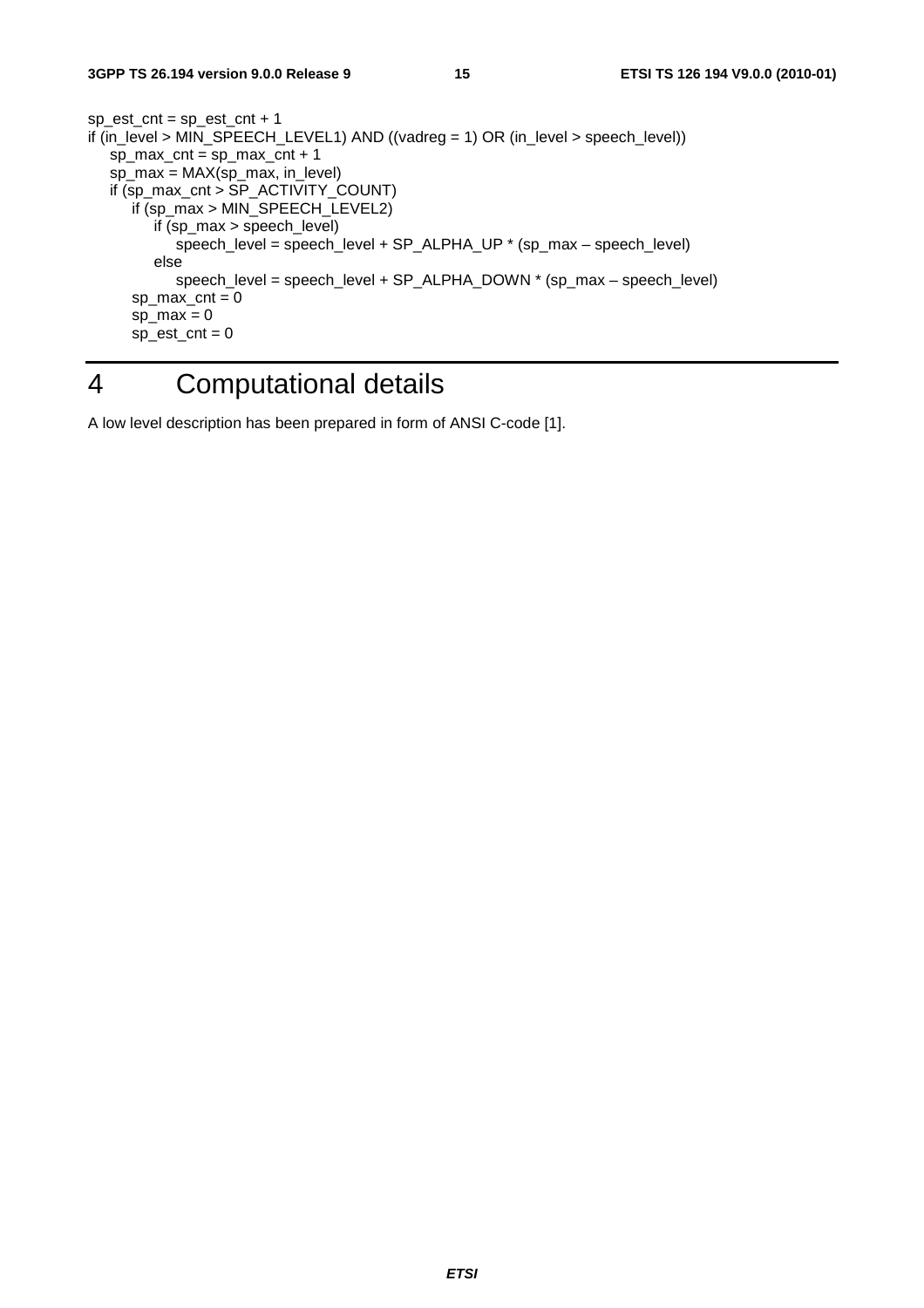### Annex A (informative) : Change history

| <b>Change history</b> |       |                 |                |  |                                      |              |            |
|-----------------------|-------|-----------------|----------------|--|--------------------------------------|--------------|------------|
| <b>Date</b>           | TSG # | <b>TSG Doc.</b> | <b>ICR Rev</b> |  | Subject/Comment                      | <b>l</b> Old | <b>New</b> |
| 03-2001               |       | SP-010089       |                |  | Version 2.0.0 presented for approval |              | 5.0.0      |
| 12-2004               | 26    |                 |                |  | Version for Release 6                | 5.0.0        | 6.0.0      |
| 06-2007               | 36    |                 |                |  | Version for Release 7                | 6.0.0        | 7.0.0      |
| 12-2008               | 42    |                 |                |  | Version for Release 8                | 7.0.0        | 8.0.0      |
| 12-2009               | 46    |                 |                |  | Version for Release 9                | 8.0.0        | 9.0.0      |